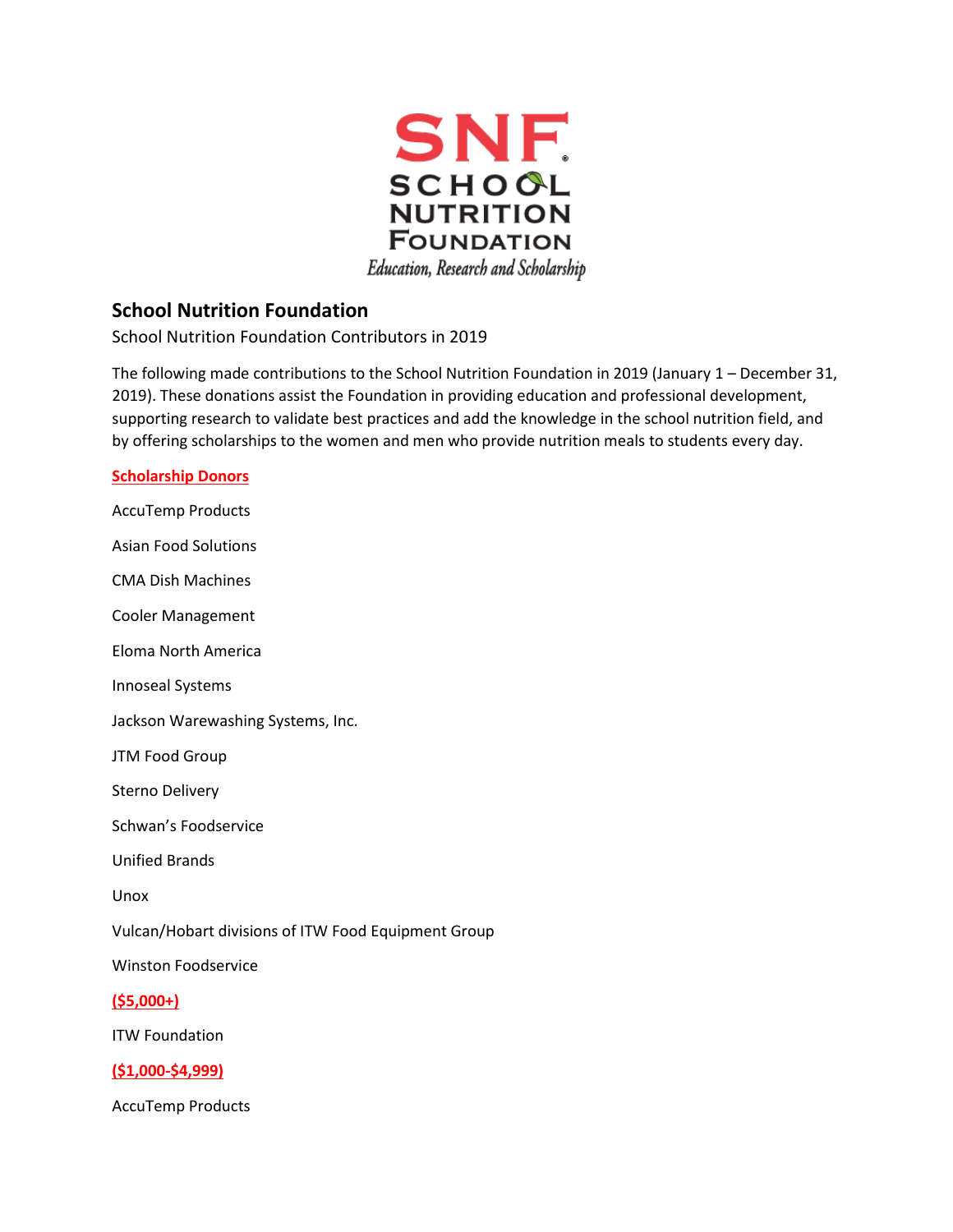Acosta Foodservice American Egg Board ARYZTA Asian Food Solutions/Comida Vida Bake Crafters Food Co. Basic American Foods Mary Begalle Bridgford Foods Buena Vista Foods Mike Burke Butterball Foodservice C.H. Guenther & Son, Inc./ Pioneer Flour Mills Cambro Manufacturing Campbell's Foodservice Cargill Cavendish Farms ConAgra Foodservice Cool School Cafe Cool Tropics Danone North America Dole Packaged Foods Domino's Pizza Duke Manufacturing E S Foods Evergreen Packaging Foster Farms General Mills Convenience & Foodservice Harris School Solutions Dayle Hayes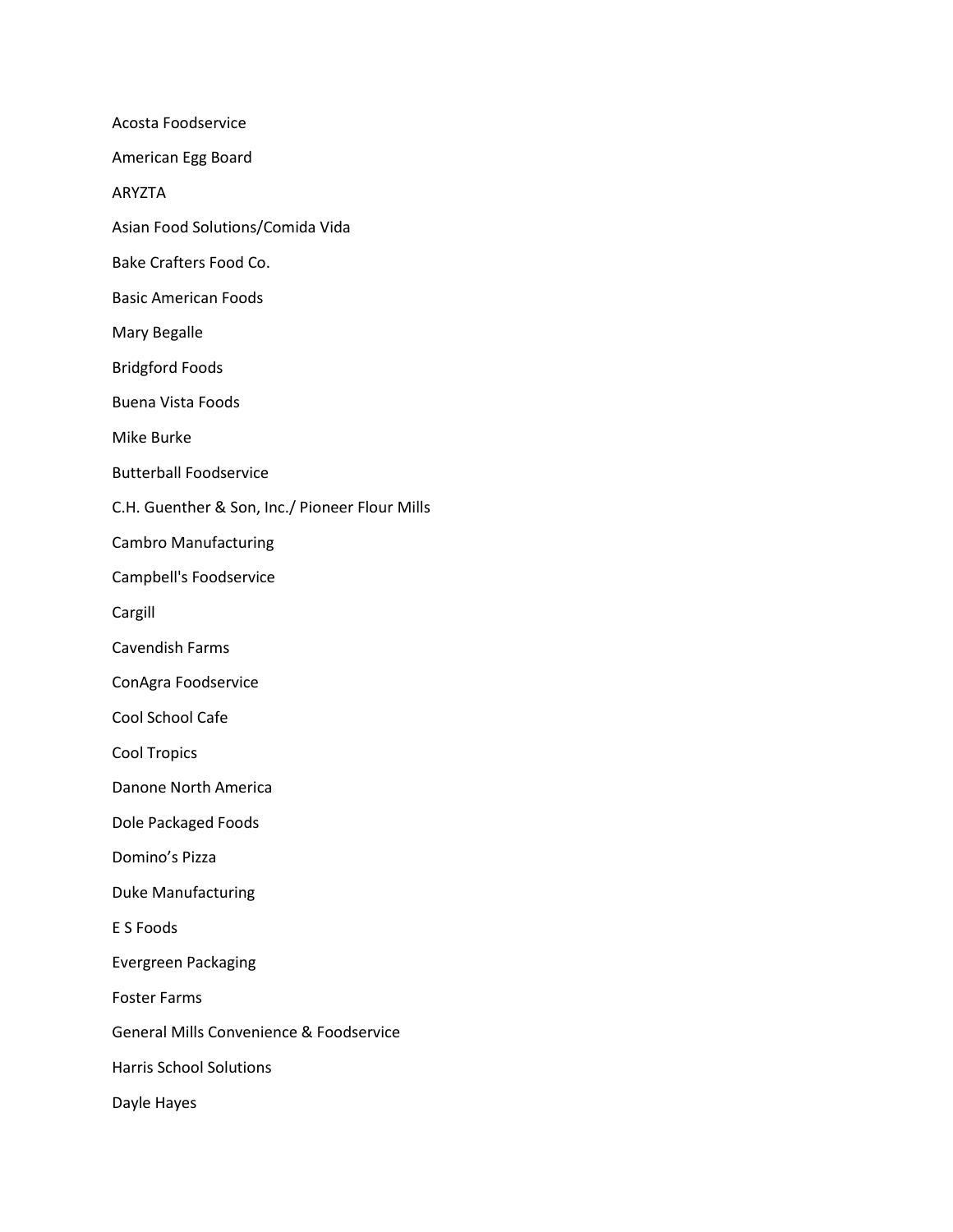Heartland School Solutions

High Liner Foods

Home Market Foods

Horizon Software International

inTEAM Associates, LLC

Integrated Food Service

ITW/FEG

J&J Snack Foods Corp.

J.S.B. Industries (Muffin Town)

Jennie-O Turkey Store

John Soules Foods

JTM Food Group

Kellogg's

KeyImpact Sales & Systems

Kikkoman Sales USA

Lakeside Manufacturing

Land O' Lakes

LoveYourLunchroom.com

LTI, Inc.

McCain Foods USA

MCI Foods

McKee Foods/Fieldstone Bakery

Michael Foods

Mondelez International

Mott's

Multiteria

Mushroom Council

National Dairy Council

National Food Group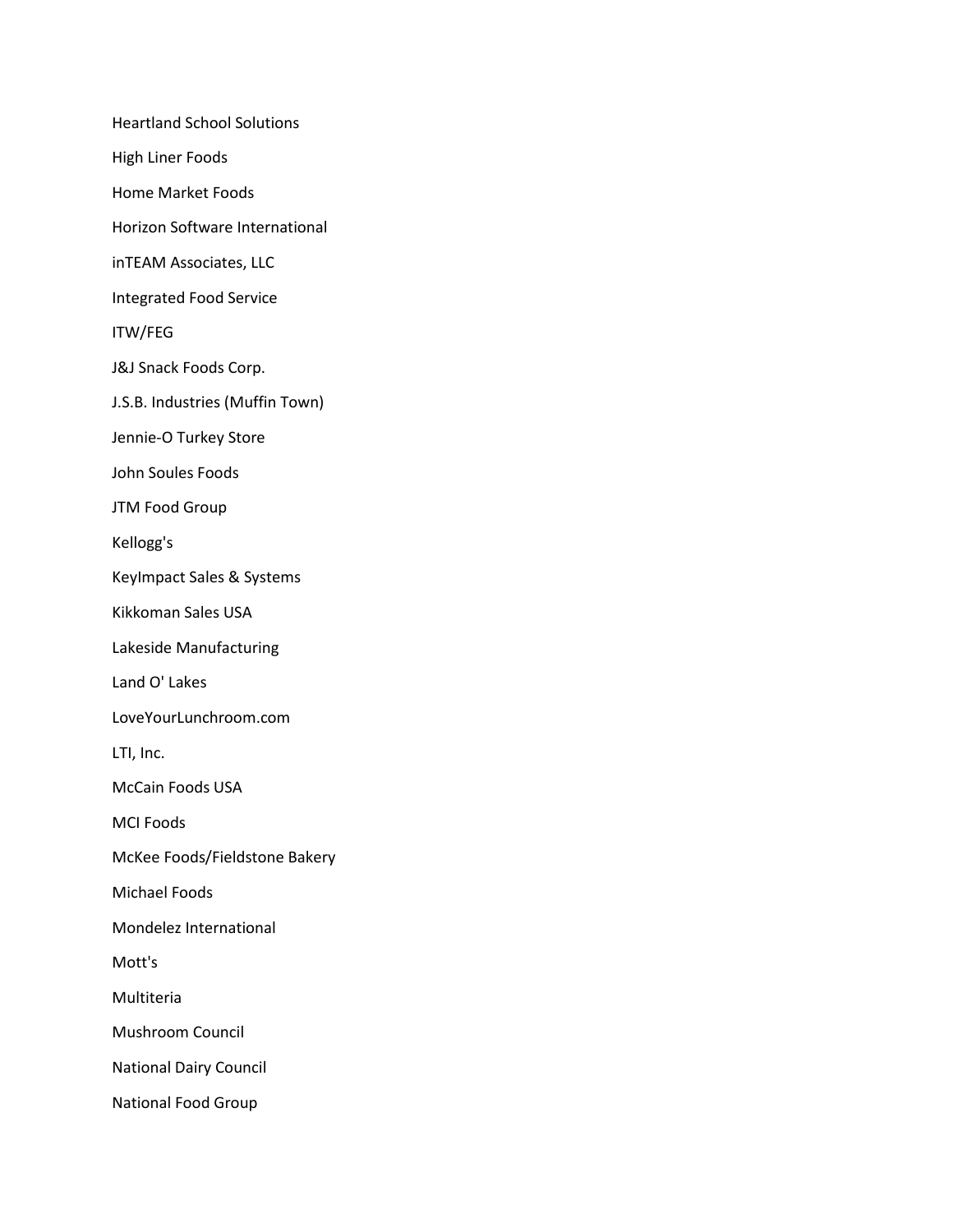New York SNA

Pacific Northwest Canned Pear Service

PepsiCo Foodservice

Perdue Foods

Peterson Farms Fresh

Pilgrim's Pride Corporation

Post Consumer Brands

Premier Inc.

PrimeroEdge

Red Gold

Rich Products

Ruiz Foods

Sabra Dipping Company, LLC

Sara Lee Frozen Bakery

School Food Handler

Schwan's Food Service

SFSPac Food Safety & Sanitation System

Sourcewell

SunOpta - Foodservice

Tasty Brands

The J.M. Smucker Company

TITAN School Solutions

TreeHouse Foods (Bay Valley)

Trident Seafoods

Tyson Foods

Ultragrain by Ardent Mills

Uncle Ben's

Unified Brands

Uno Foods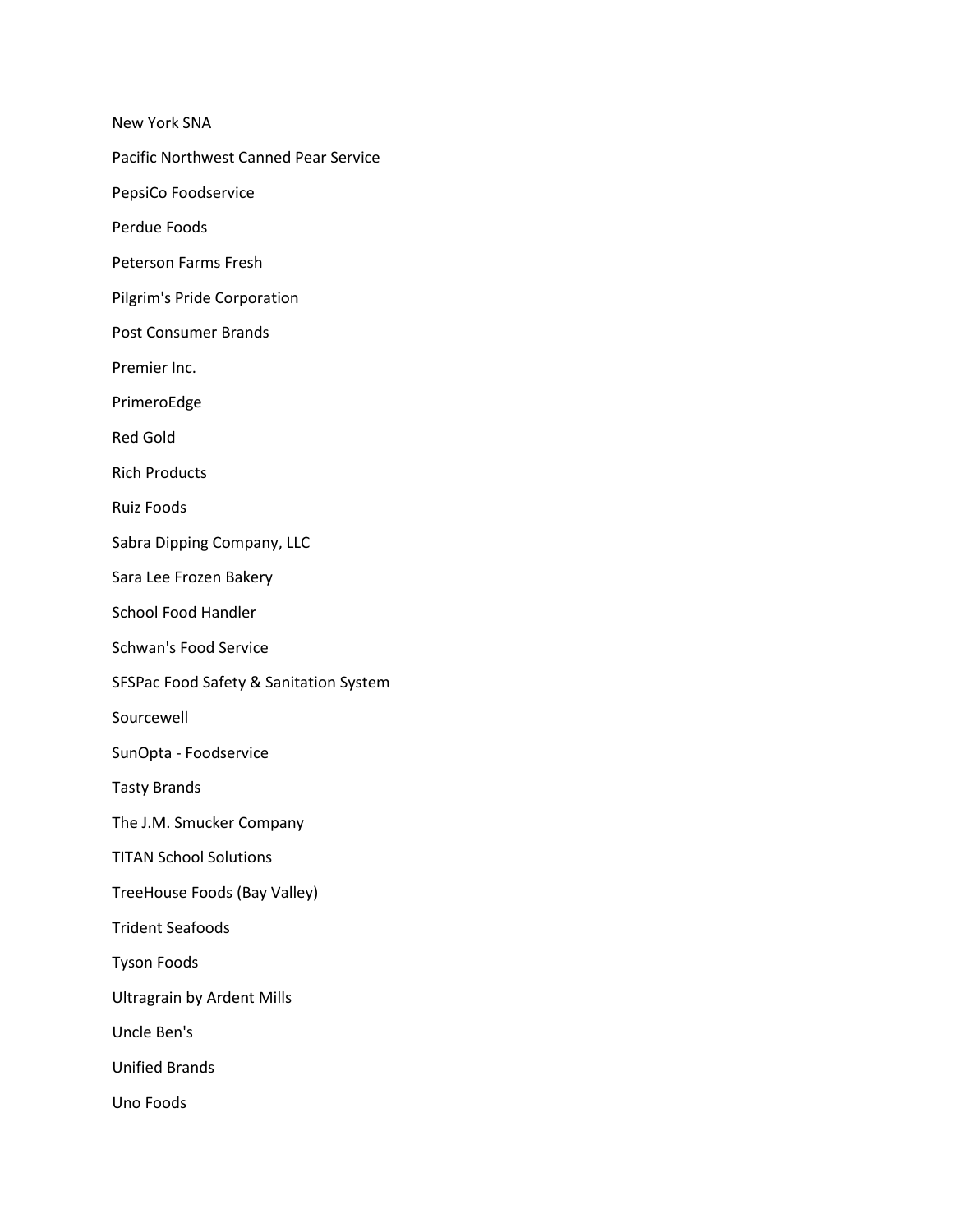Waypoint

Winston Foodservice

Yangs 5th Taste

#### **(\$500-\$999)**

Gay Anderson

Julia Bauscher

Mark Bordeau

Karen Brown

Sara Gasiorowski

Ruth Jonen

Kentucky SNA

Debbi Kidd

Minnesota SNA

Mary Nix

JoAnne Robinett

Washington SNA

## **(\$50-\$499)**

Lori Adkins

Corey Ainsworth

Alabama SNA

Barbara Alstrom

Jennifer Armstrong

Patti Bilbrey

Nancy Bourke

Vonda Bradford

Shiela Brening

Trevor Bridgewater

Diane Brown

Shirley Brown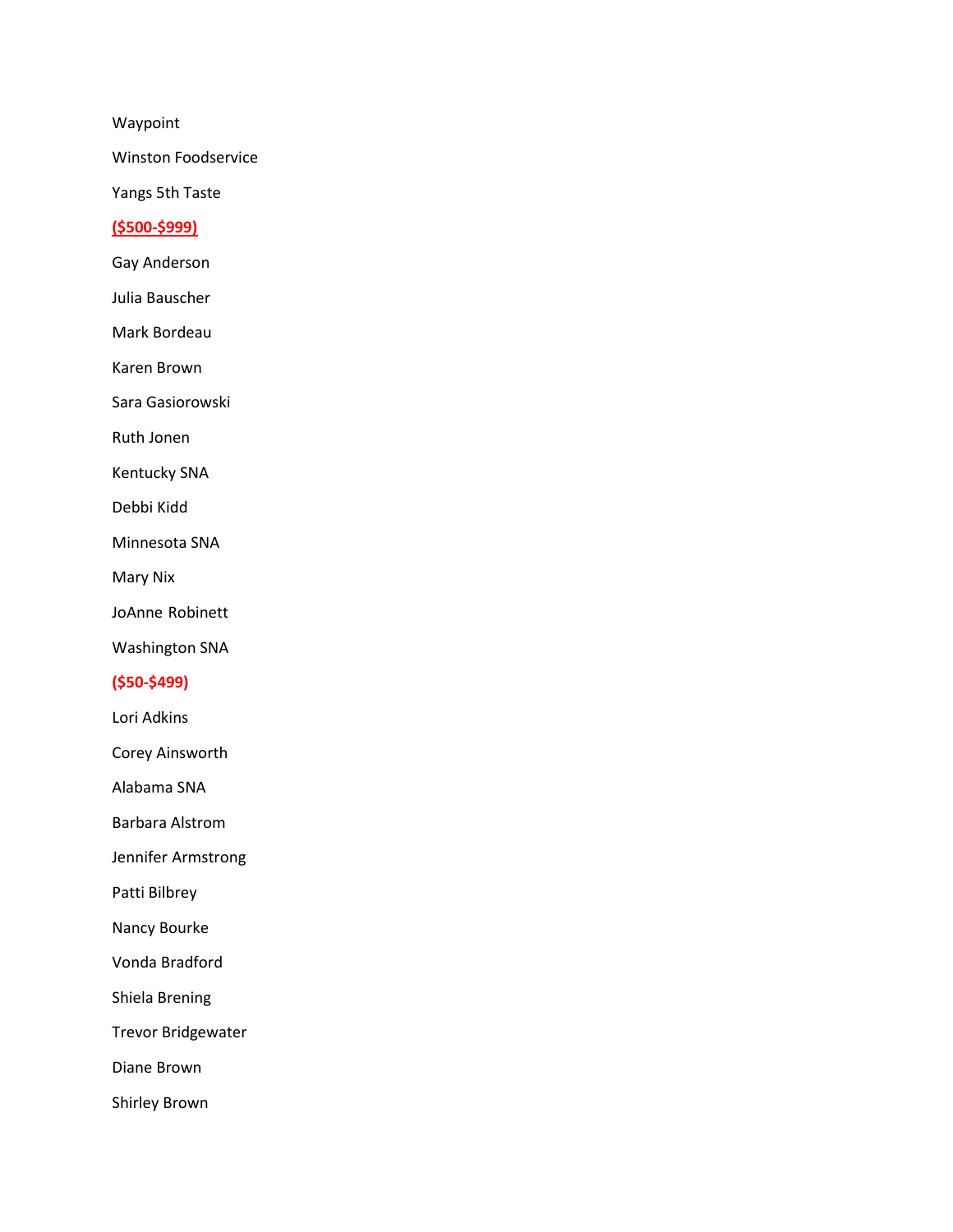Kathleen Burrill

Dorothy Caldwell

Sherry Carrigan

Colorado SNA

Rhonda Cook

Jo Corey

Marci Cox

Michael Craig

Doug Davis

Jacquelyn Davis

Cathi DeHaan

Diabetes Charities of America

Becky Domokos-Bays

Lori Dornbusch

Stefanie Dove

Nancy Droszcz

David Dziki

Tamara Earl

Deborah Egeland

Daniel Ellnor

Sandra Ford

Kathleen Gattung

Anne Gennings

Jean Geraghty

Renee Hanks

Lynn Harvey

Monica Henderson

Tracey Hogan

Marilyn Hurt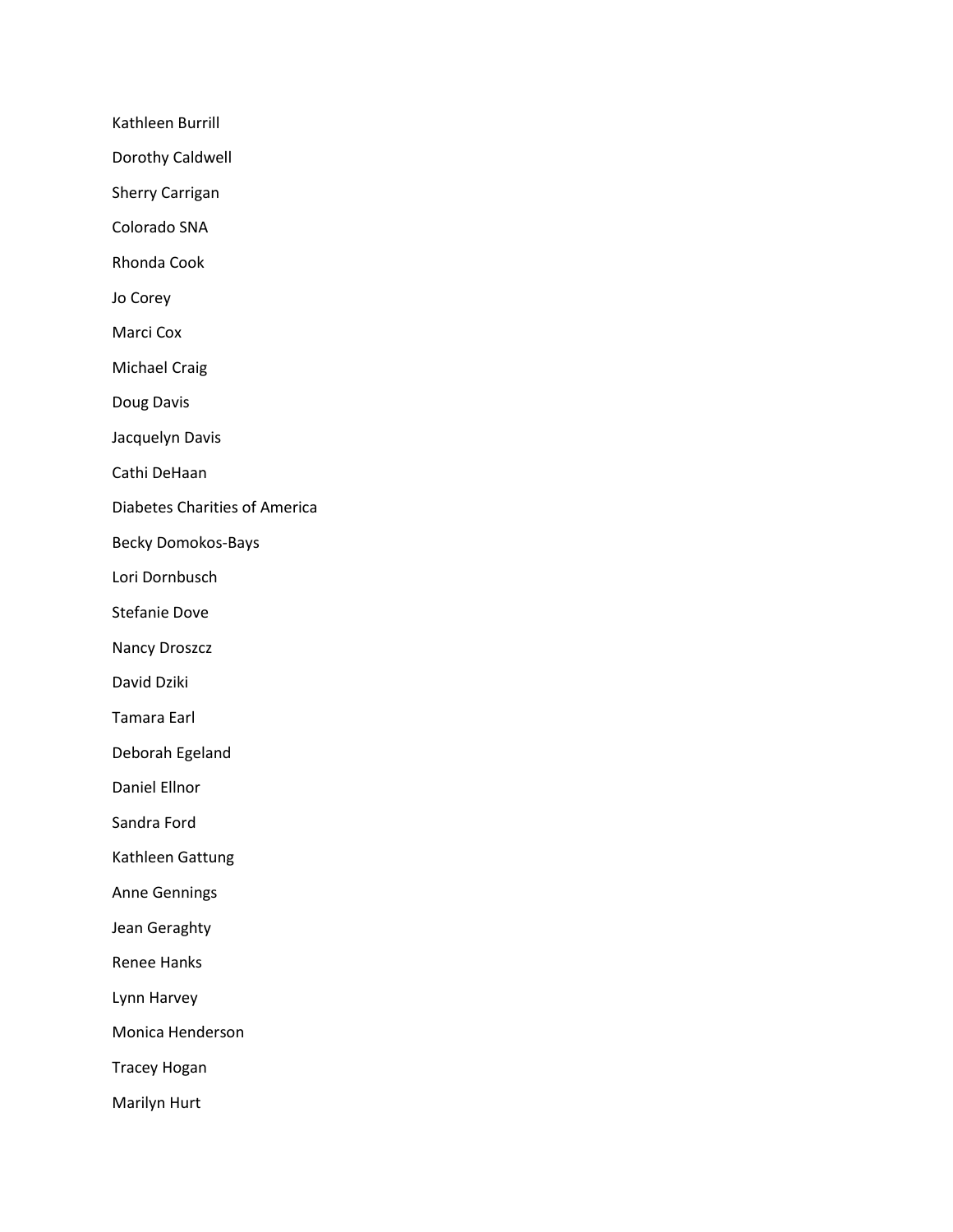Idaho SNA

Linda Irby

ISNA Chapter #20

J & L Foods

Dee Johnson

Ruth Jonen

Anthony Jorstad

Jill Kidd

Kimberly Kilgore

Joanne Kinsey

Gail Koutroubas

Sandi Kramer

Alicia Landry

Lifestyle Imperial Plaza Senior Living

Barbara Linthicum

Sarah Lynn

Maine SNA

Malissa Marsden

Wanda McDowell

Kay Minton

Nancy Miura

Patricia Montague

Montana SNA

New Mexico SNA

Nicole Nicoloff

Tandy Norris

Ina Olson

John Pennington

Heather Perry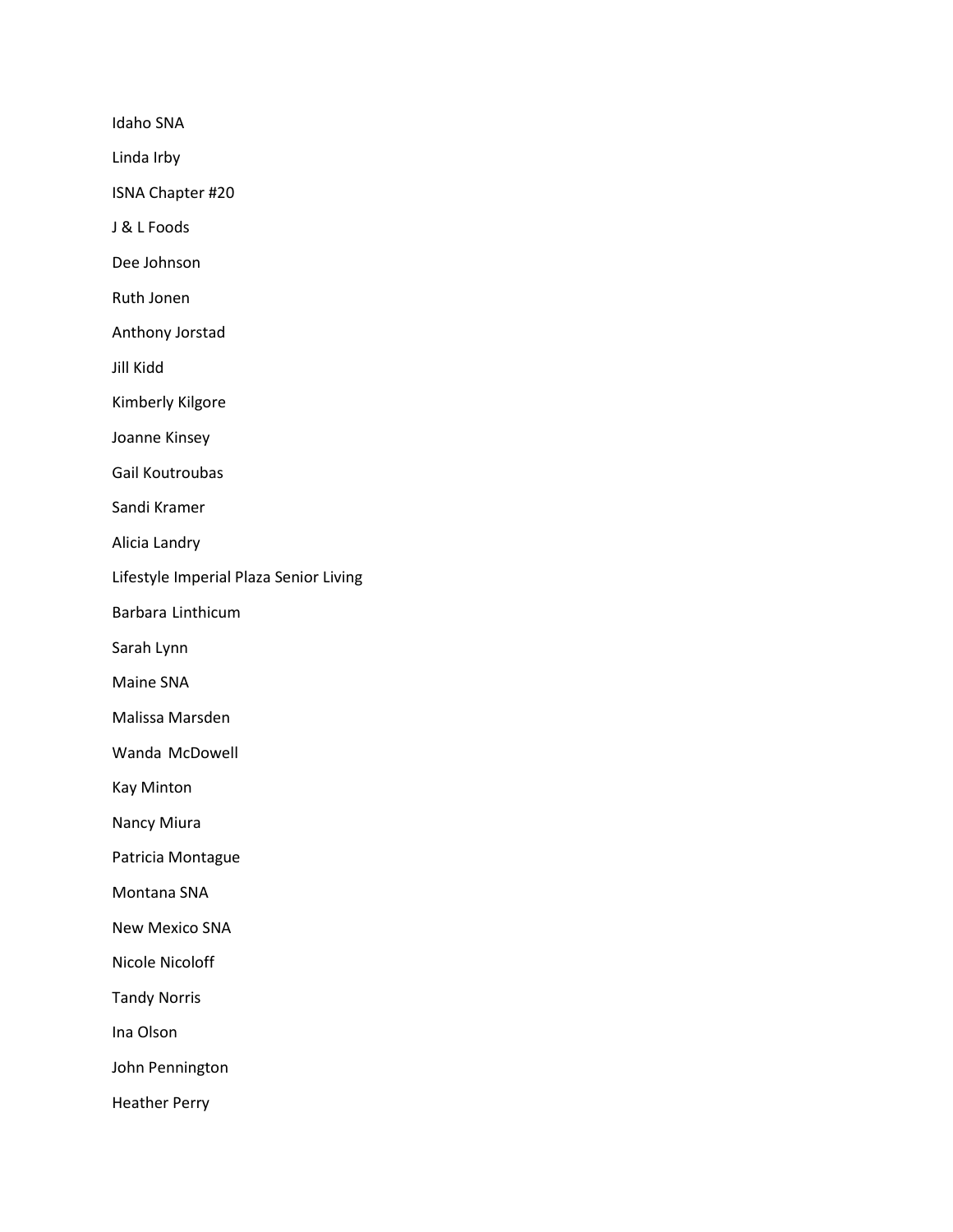Janelle Peterson

Kevin Ponce

Alice Rainville

Paule Ralph

Donna Reynolds

Nancy Rice

Ken Robinson

Liz Roesel

Jean Ronnei

Tara Scarpino

Sea Level Social

Karen Seely

Jessica Shelly

Barb Smith

SNA of Connecticut

SNA of Iowa

SNA of Ohio

Rhea Steele

Suwannee Suksuyuti

Gayle Swain

Albaelena Tamayo

Carolyn Thomas

Christina Uticone

Deborah Van Balen

Amanda Venezia

Gary Vonck

Sandra Voss

Beth Wallace

Sandi Walter